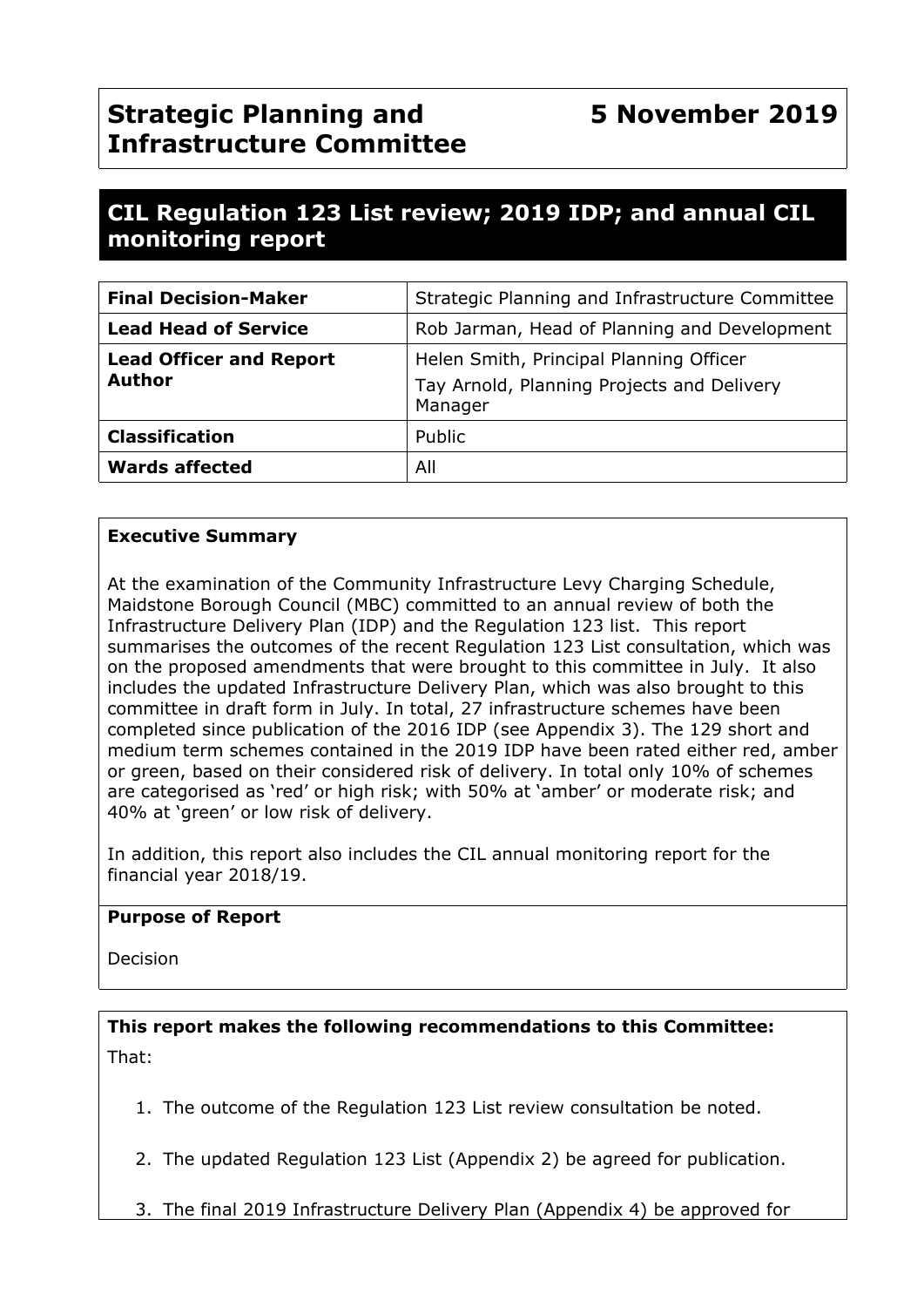publication.

4. The Community Infrastructure Levy monitoring report (Appendix 5) be approved for publication.

| Timetable                                          |                 |
|----------------------------------------------------|-----------------|
| <b>Meeting</b>                                     | <b>Date</b>     |
| Strategic Planning and Infrastructure<br>Committee | 5 November 2019 |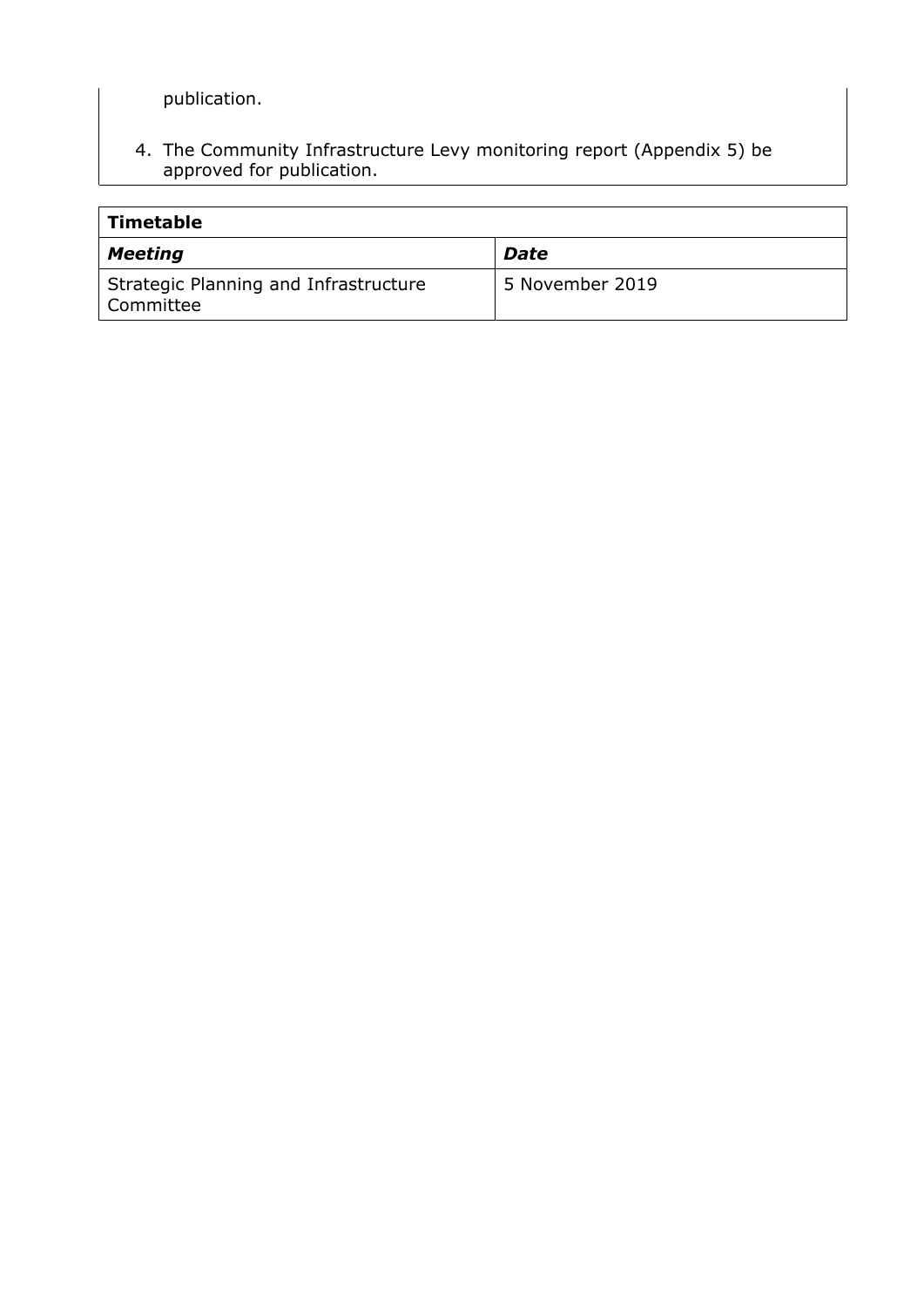# **CIL Regulation 123 List review; 2019 IDP; and annual CIL monitoring report**

## **1. CROSS-CUTTING ISSUES AND IMPLICATIONS**

| <b>Issue</b>                                              | <b>Implications</b>                                                                                                                                                                                                                                                                                                                                                                                                                                                                                                          | Sign-off                                              |
|-----------------------------------------------------------|------------------------------------------------------------------------------------------------------------------------------------------------------------------------------------------------------------------------------------------------------------------------------------------------------------------------------------------------------------------------------------------------------------------------------------------------------------------------------------------------------------------------------|-------------------------------------------------------|
| <b>Impact on</b><br><b>Corporate</b><br><b>Priorities</b> | Accepting the recommendations will materially<br>improve the Council's ability to achieve its<br>corporate priorities, in particular, "embracing<br>growth and enabling infrastructure". The<br>reasons other choices will be less effective is<br>set out in section 2 of the report.                                                                                                                                                                                                                                       | Rob Jarman,<br>Head of<br>Planning and<br>Development |
| <b>Cross</b><br><b>Cutting</b><br><b>Objectives</b>       | The four cross-cutting objectives are:<br>Heritage is Respected<br>$\bullet$<br>Health Inequalities are Addressed and<br>Reduced<br>Deprivation is Reduced and Social<br>Mobility is Improved<br><b>Biodiversity and Environmental</b><br>Sustainability is respected<br>The report recommendation(s) supports the<br>achievement(s) of the all the cross-cutting<br>objectives by enabling the Council to have an<br>up to date plan for infrastructure required to<br>support the adopted Maidstone Borough Local<br>Plan. | Rob Jarman,<br>Head of<br>Planning and<br>Development |
| <b>Risk</b><br><b>Management</b>                          | Already covered in the risk section                                                                                                                                                                                                                                                                                                                                                                                                                                                                                          | Rob Jarman,<br>Head of<br>Planning and<br>Development |
| <b>Financial</b>                                          | The proposals set out in the recommendation<br>are all within already approved budgetary<br>headings and so need no new funding for<br>implementation.                                                                                                                                                                                                                                                                                                                                                                       | Senior<br>Finance<br>Manager<br>(Client)              |
| <b>Staffing</b>                                           | We will deliver the recommendations with our<br>current staffing.                                                                                                                                                                                                                                                                                                                                                                                                                                                            | Rob Jarman,<br>Head of<br>Planning and<br>Development |
| Legal                                                     | Accepting the recommendations will fulfil the<br>Council's duties under the Community<br>Infrastructure Levy Regulations 2010 as<br>amended. Failure to accept the                                                                                                                                                                                                                                                                                                                                                           | Senior<br>Lawyer -<br>Planning                        |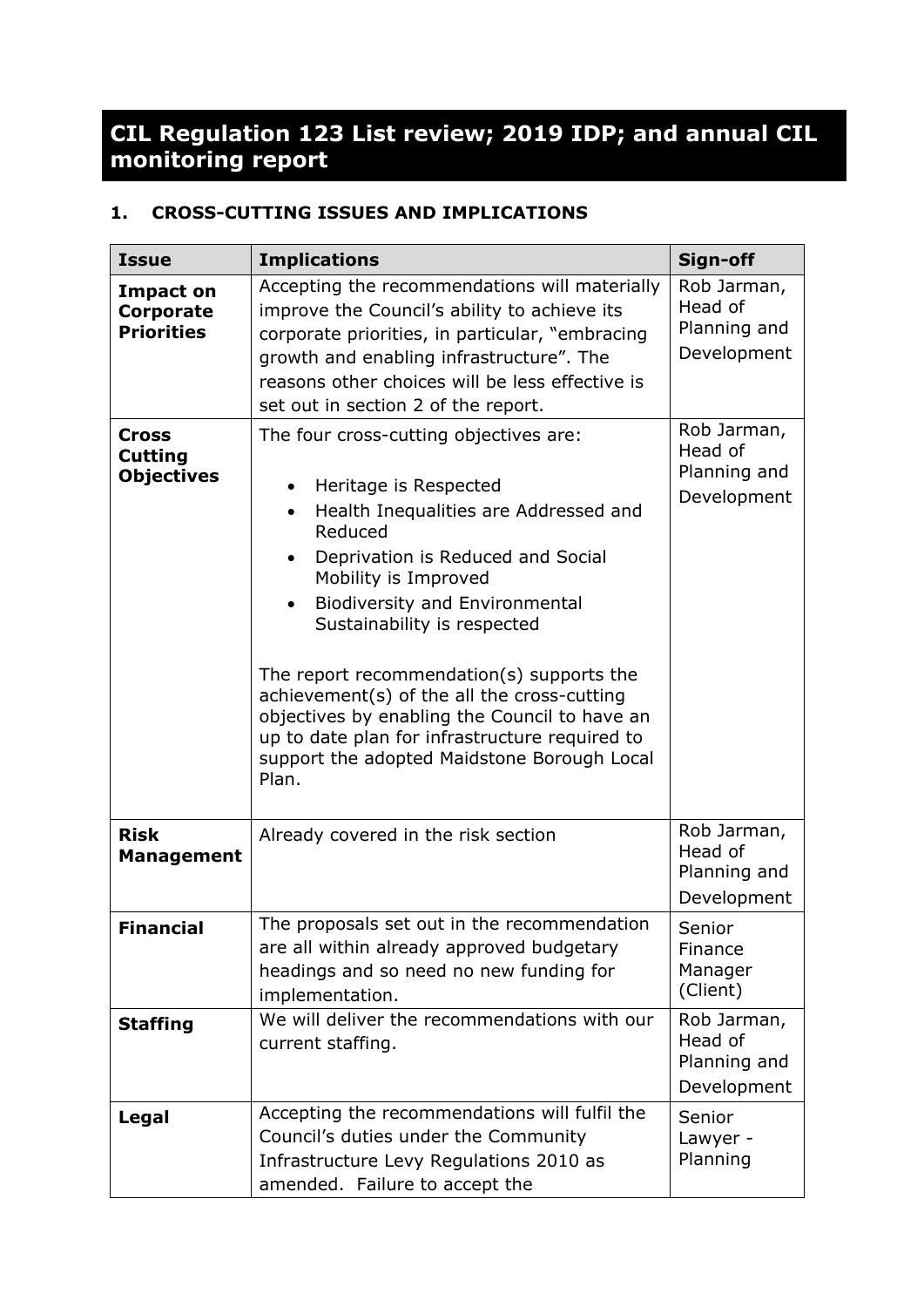|                                                 | recommendations without agreeing suitable<br>alternatives may place the Council in breach<br>of Community Infrastructure Levy Regulations<br>2010.<br>Acting on the recommendations is within the<br>Council's powers.                                                         |                                                       |
|-------------------------------------------------|--------------------------------------------------------------------------------------------------------------------------------------------------------------------------------------------------------------------------------------------------------------------------------|-------------------------------------------------------|
| <b>Privacy and</b><br>Data<br><b>Protection</b> | Accepting the recommendations will not<br>increase volume of personal data held by the<br>Council.                                                                                                                                                                             | Anna Collier<br>Policy &<br>Information<br>Manager    |
| <b>Equalities</b>                               | The recommendations do not propose a<br>change in service therefore will not require an<br>equalities impact assessment. Separate<br>Equalities Impact Assessments are completed<br>as part of individual schemes, as appropriate.                                             | Anna Collier<br>Policy &<br>Information<br>Manager    |
| <b>Public</b><br><b>Health</b>                  | The recommendations may have a positive<br>impact on population health or that of<br>individuals, through the identification of<br>healthcare infrastructure and schemes<br>which support healthy lifestyles e.g.<br>improvements to footpaths and provision of<br>open space. | <b>Public Health</b><br>Officer                       |
| <b>Crime and</b><br><b>Disorder</b>             | No implications identified as a result of the<br>recommendations in this report.                                                                                                                                                                                               | Rob Jarman,<br>Head of<br>Planning and<br>Development |
| <b>Procurement</b>                              | No implications identified as a result of the<br>recommendations in this report.                                                                                                                                                                                               | Rob Jarman,<br>Head of<br>Planning and<br>Development |

## **2. INTRODUCTION AND BACKGROUND**

#### **Background to consultation**

- 2.1 The Council adopted its Community Infrastructure Levy (CIL) Charging Schedule in October 2017, with effect from 1 October 2018. The CIL Charging Schedule was approved by Full Council, alongside the Regulation 123 List – a list of the types of infrastructure that may be funded in whole or part by CIL.
- 2.2 Maidstone's current Regulation 123 (R123) List (drawn up to support the examination of the CIL charging schedule) is published on the Council's website and can be found on the following link: [https://maidstone.gov.uk/\\_\\_data/assets/pdf\\_file/0005/158036/Approved-](https://maidstone.gov.uk/__data/assets/pdf_file/0005/158036/Approved-Regulation-123-List-October-2017.pdf)[Regulation-123-List-October-2017.pdf](https://maidstone.gov.uk/__data/assets/pdf_file/0005/158036/Approved-Regulation-123-List-October-2017.pdf) The R123 List does not prioritise infrastructure funding. The final decision on allocation of the CIL strategic funds pot sits with this committee. The full governance procedures were approved in January 2019 by this committee and the related constitutional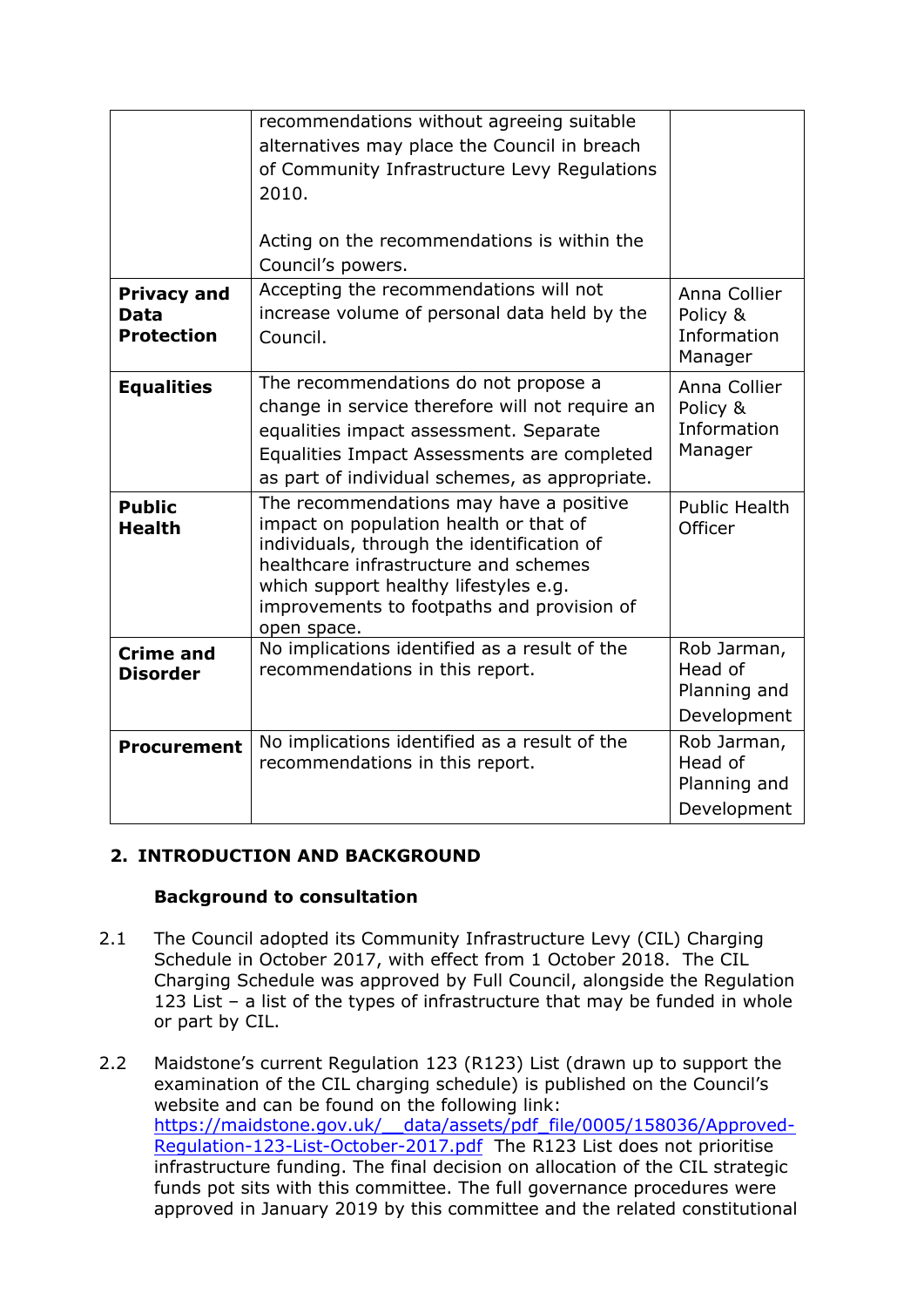changes were approved by Council in February 2019. The Council is empowered to provide any item of physical infrastructure that is not on the list.

#### **Update on legislation and guidance**

- 2.3 On 1 September 2019, the Community Infrastructure Levy (Amendment) (England) (No.2) Regulations 2019 came in to force. Alongside and in support of this, the government also published updated Planning Practice Guidance.
- 2.4 The key regulation change pertinent to this report is the deletion of 'Regulation 123' in the 2019 CIL Regulations. By December 2020, the Council must publish an Infrastructure Funding Statement (IFS) identifying infrastructure needs, the total cost of this infrastructure, anticipated funding from developer contributions, and the choices the Council has made about how these contributions will be used. Once published, the IFS will replace the Regulation 123 List.
- 2.5 However, national guidance is clear that up until December 2020 the R123 List dating from before the 1 September 2019 remains useful as important evidence to inform plan making and the preparation of future charging schedules. It is therefore important to continue to have an accurate and up to date R123 List published until the Council produces its first IFS. The List will be reflective of the content of the Infrastructure Delivery Plan, where the expected funding sources for each infrastructure scheme will be detailed.
- 2.6 A further change to the CIL regulations is the relationship between CIL and Section 106 (S106) legal agreements and their practical application in funding infrastructure. Since the introduction of the CIL Regulations in 2010, S106 has been scaled back to matters arising directly from development, affordable housing and open space. Restrictions were applied, limiting the number of S106 agreements that could be pooled to contribute to funding a single piece of infrastructure, to no more than 5. And the purpose of the Regulation 123 List was to make clear exactly how infrastructure was to be funded thereby ensuring that both S106 and CIL were not used to fund the same piece of infrastructure – often referred to as 'double dipping'.
- 2.7 Under the 2019 CIL Regulations, the S106 pooling limit has been lifted, allowing an unlimited number of S106 agreements to contribute to a single piece of infrastructure. It should be noted that this does not apply retrospectively to S106 agreements secured prior to 1 September 2019. In addition, funds from both CIL and S106 can be used to pay for the same piece of infrastructure however, the Council must still set out clearly through the IFS which infrastructure is expected to be funded through CIL and through S106.
- 2.8 A number of other amendments have been made under the new 2019 CIL regulations, including a more streamlined CIL Charging Schedule consultation process and greater autonomy over how to consult; greater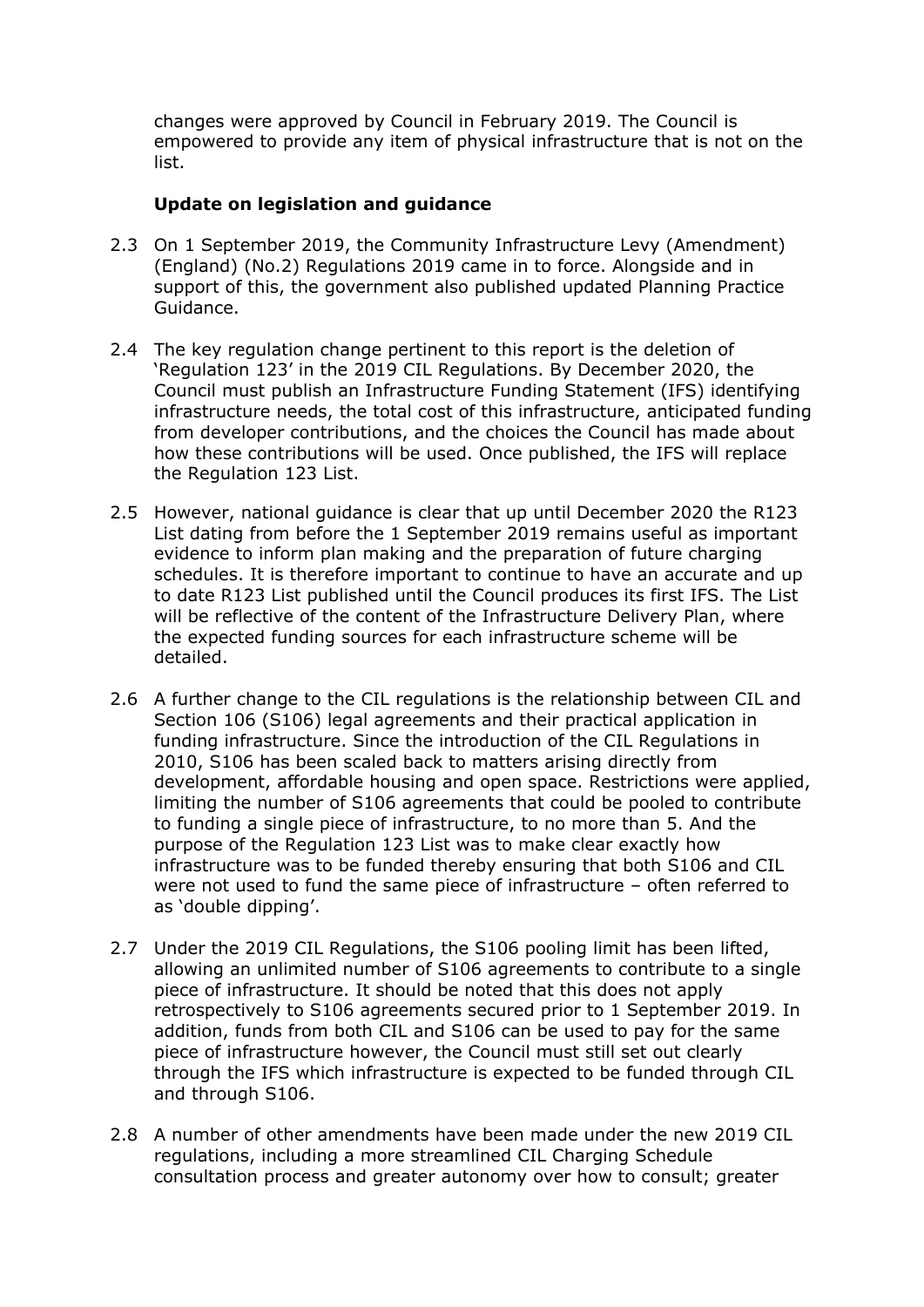detail on indexation of charges and surcharges; as well as changes to the forms used in the administration of CIL charges.

#### **Summary and outcome of consultation**

- 2.9 As agreed by this committee in July of this year, the Council duly undertook a six-week consultation on the proposed revised wording of the R123 List (Appendix 3, Option A, in the July 2019 SPI report), from Friday 26th July to Friday 6th September 2019. Emails were sent to all contacts on the Local Plan database, including all Members, Parish Councils and Neighbourhood Forums. One letter notification was sent to Otterden Parish whom are without an email address. All material was published on the Council website and people were able to respond online through Objective or directly to the Council via email or post. Paper copies of all material could be made available upon request.
- 2.10 A total of 21 responses were received: 14 in support; 1 neutral; 2 proposing revisions beyond the scope of the consultation; and 4 had 'no comment' to make because the proposed changes fell outside the remit of their organisations. A full table of responses including the Council's comments in response is included in Appendix 1.
- 2.11 As the proposed amendments to the R123 List received support from two thirds of respondents and no objections were received, it is suggested that the revisions are taken forwards and the new R123 List is published on the Council's website following the agreement of this committee. The 2019 R123 List put forward for agreement is included as Appendix 2.

## **Infrastructure Delivery Plan 2019**

- 2.12 Maidstone Infrastructure Delivery Plan (IDP) May 2016 accompanied the submission Maidstone Borough Local Plan (MBLP). The primary purpose of the IDP is to identify the infrastructure schemes considered necessary to support the development proposed in the adopted MBLP and to outline how and when these will be delivered. The IDP therefore plays a key role in demonstrating that planned growth can be accommodated in a sustainable manner, through the timely and coordinated delivery of critical and strategic infrastructure.
- 2.13 The IDP is also an infrastructure planning tool, which can be used as a framework to guide decision making on infrastructure delivery, including the future allocations of monies received from the Community Infrastructure Levy. It is also an important enabling tool to help the Council achieve its priorities as set out in the latest Strategic Plan 2019-2045. These priorities are: Embracing growth and enabling infrastructure; Safe, clean and green; Homes and communities; and A thriving place.
- 2.14 However, the limitation of producing an IDP is that it can only provide a snapshot in time of the infrastructure requirements as they are known at the time of production. In order to ensure the IDP continues to reflect the correct infrastructure requirements throughout the Local Plan, regular review is necessary.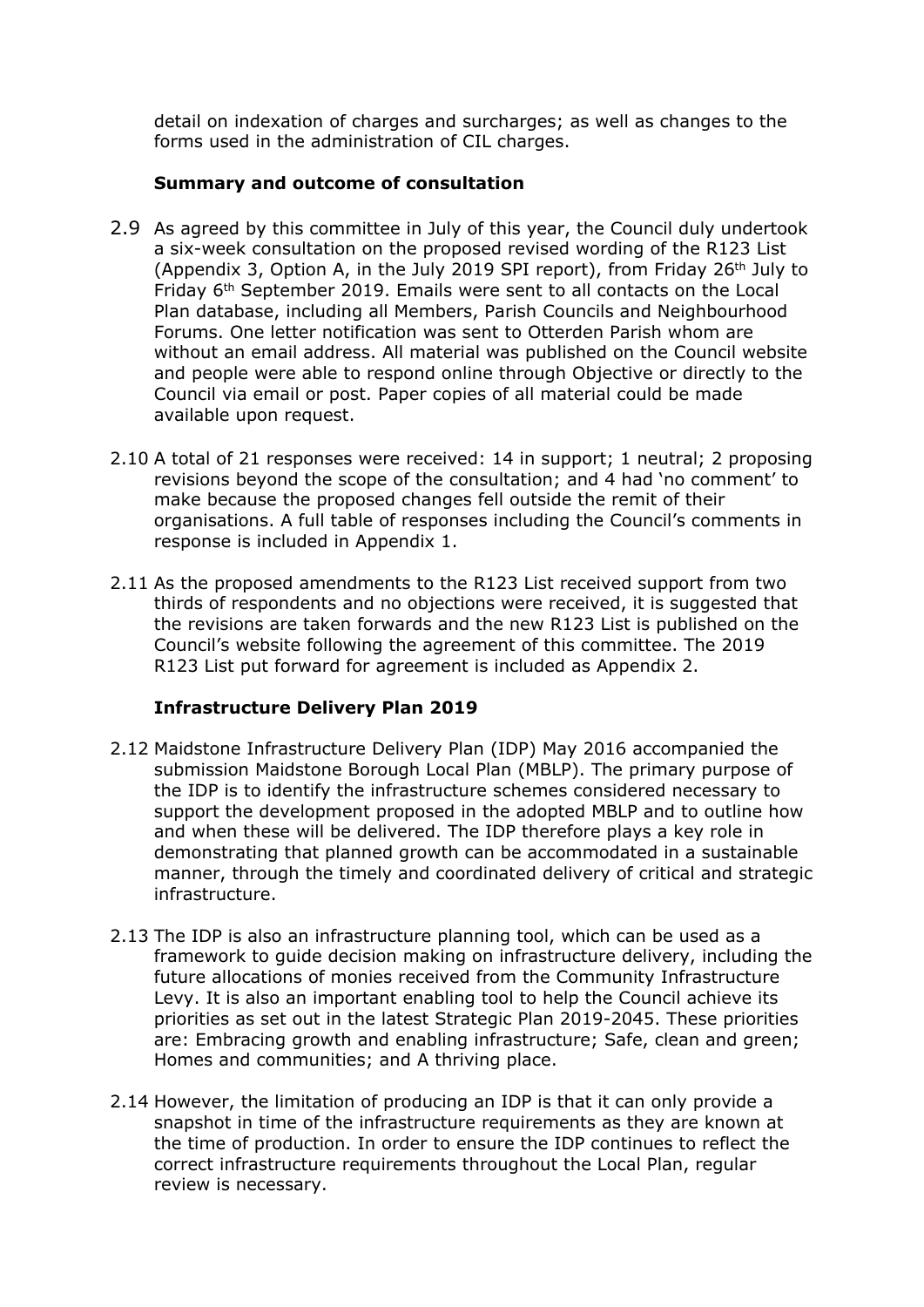- 2.15A reviewed and updated draft 2019 IDP was therefore presented as part of the background context to the July 2019 SPI committee report. In summary, the key revisions to the IDP include:
	- Removal of all completed schemes;
	- Amendment of existing schemes where the output, cost, funding arrangements or scheme status have evolved since 2016;
	- Updates to the evidence/justification, for example, references made to planning applications which now have permission; and to the production of more recent evidence by infrastructure providers e.g. The CCG GP Estates Strategy 2018;
	- Addition of new schemes where they are justified and required to sustainably deliver the adopted MBLP; and
	- Correction of typographical errors such as site allocation references where they were revised subsequent to the production of the 2016 IDP, during the MBLP examination.
- 2.16 The July report also contained a list of completed schemes from the 2016 IDP as well as a list of all those contacted as part of the IDP review process. In total: 27 schemes (representing 18% of the total short and medium term infrastructure schemes from the 2016 IDP) have been completed and have therefore been removed from the IDP as part of this review and 7 new schemes were identified for inclusion into the revised IDP. For ease of reference, the completed schemes information is provided again in this report as Appendix 3, whilst a link to the July report with a list of those contacted is provided in the background documents section. All 129 short and medium term schemes contained in the 2019 IDP have been reviewed and rated either red, amber or green, based on their considered risk of delivery. An explanation as to how the schemes are categorised is provided within the introductory text of the IDP (see Appendix 2). In total only 10% of schemes are categorised as 'red' or high risk; with 50% at 'amber' or moderate risk; and 40% at 'green' or low risk of delivery.
- 2.17 At the July SPI meeting, Members were asked to review the draft IDP and provide any comments or feedback to officers by email in order that any amendments could be made. As revisions to the IDP do not require any form of public consultation, it was decided that the final 2019 IDP would be bought to this committee where agreement to publish on the Council's website would be sought. As such, the final 2019 IDP is attached as Appendix 4 to this report and it is recommended that Members agree to its publication on the Council website. This will supersede the currently published 2016 IDP.
- 2.18 As explained in the July 2019 report, the intention is to review the IDP on an annual basis to ensure it continues to remain up to date and reflective of the Borough's latest infrastructure requirements. It should be noted that as part of the current Local Plan Review (LPR), the intention is that in collaboration with infrastructure providers, an entirely new IDP will be produced to accompany the LPR submission in 2021. Formal work is expected to begin once the preferred spatial approach is known.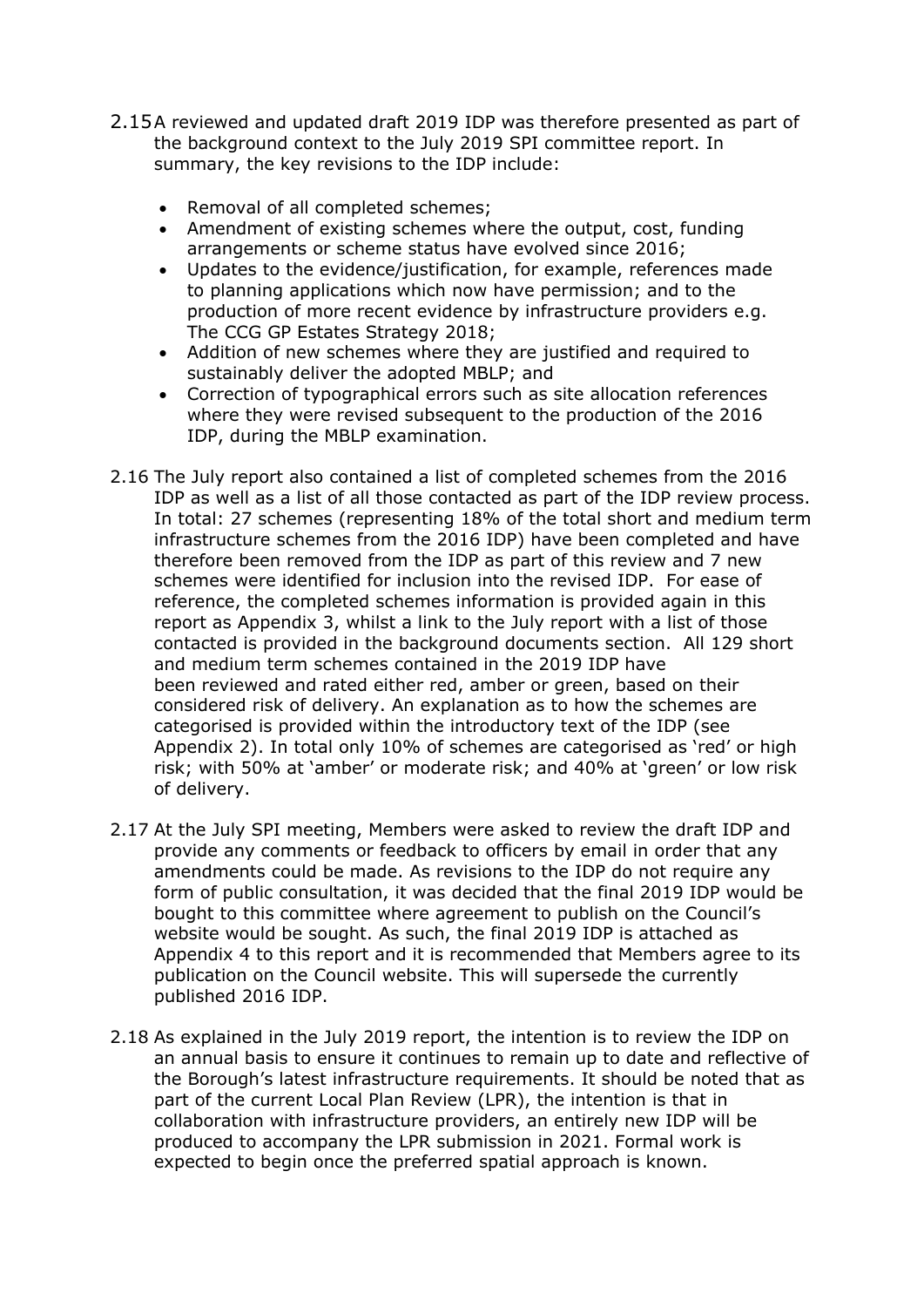#### **Annual CIL monitoring report**

- 2.19 In accordance with the Community Infrastructure Levy Regulations (2010 as amended), any authority that receives a contribution from development through the levy must prepare an annual CIL monitoring report showing the receipts and expenditure of the CIL and publish this on the Council's website by the 31<sup>st</sup> December.
- 2.20 CIL in Maidstone is charged on liable planning decisions approved after  $1<sup>st</sup>$ October 2018 and is payable 60 days after commencement of the development. The first reporting period is from 1<sup>st</sup> April 2018 to 31<sup>st</sup> March 2019 (**for Maidstone this is only covers the period from the 1st October 2018 to 31st March 2019**).
- 2.21 The Council will publish the annual CIL monitoring report showing we have received nil CIL monies for the period 1 April 2018-31<sup>st</sup> March 2019 (See Appendix 5).
- 2.22 Whilst we have NIL returns for the reporting period, over the last 2 quarters (April to September 2019) we have received a total of £123,514.33 in CIL receipts. These receipts and expenditure will be reported in full in the next CIL annual monitoring report to be published by  $31<sup>st</sup>$  December 2020.

## **3. AVAILABLE OPTIONS**

- 3.1 Option 1: To note the outcome of Regulation 123 List review consultation and agree the updated Regulation 123 list; note the content of the final 2019 IDP and the details of the annual CIL monitoring report; and agree to publish all three documents on the Council's website. Doing this will enable us to comply with CIL legislation regarding monitoring and ensure we have the most up to date infrastructure plan to secure relevant developer contributions.
- 3.2 Option 2: Note all three as Option 1 but agree not to publish some/all of the documents. By not publishing these documents it would have a significant impact on the Council's ability to secure appropriate developer contributions for infrastructure and leave the Council at risk of appeals.

## **4. PREFERRED OPTION AND REASONS FOR RECOMMENDATIONS**

4.1 Option 1 is the recommended option as this enables the council to be up to date regarding its infrastructure requirements to support planned growth and development as set out in the adopted Maidstone Borough Local Plan. It also ensures clarity over how we intend to secure funding for the required infrastructure to support development through the most appropriate route. Finally, it ensures that we remain compliant with CIL regulations regarding annual reporting.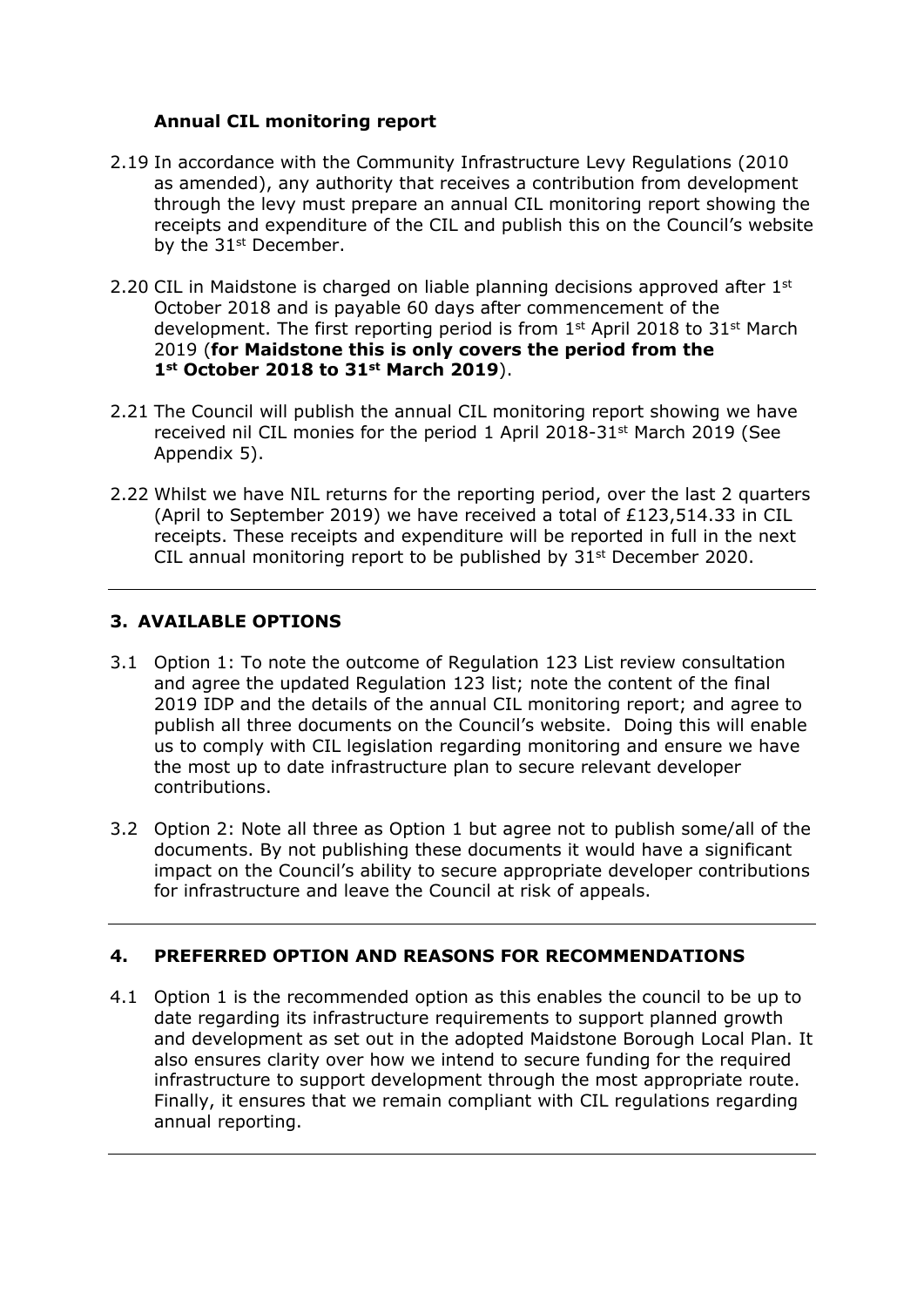## **5. RISK**

5.1 The risks associated with this proposal, including the risks if the Council does not act as recommended, have been considered in line with the Council's Risk Management Framework. We are satisfied that the risks associated are within the Council's risk appetite and will be managed as per the Policy.

## **6. CONSULTATION RESULTS AND PREVIOUS COMMITTEE FEEDBACK**

6.1 As outlined in the main body of the report A total of 21 responses were received to the Regulation 123 List review consultation: 14 in support; 1 neutral; 2 proposing revisions beyond the scope of the consultation; and 4 had 'no comment' to make because the proposed changes fell outside the remit of their organisations. A full table of responses including the Council's comments in response is included in Appendix 1.

#### **7. NEXT STEPS: COMMUNICATION AND IMPLEMENTATION OF THE DECISION**

- 7.1 If agreed by this committee, the 2019 IDP, the 2019 Regulation 123 List, and the annual CIL monitoring information will be published on the Council's website. The IDP and the R123 List will be used to ensure infrastructure comes forward in a timely manner alongside planned growth, as per the current MBLP.
- 7.2 It is anticipated that initial work will begin on the next annual review of the IDP towards the end of this year.

## **8. REPORT APPENDICES**

The following documents are to be published with this report and form part of the report:

- Appendix 1: Regulation 123 List consultation table of responses
- Appendix 2: Regulation 123 List (2019)
- Appendix 3: Completed infrastructure schemes from the May 2016 IDP
- Appendix 4: Infrastructure Delivery Plan 2019
- Appendix 5: CIL annual monitoring report 2018/2019

## **9. BACKGROUND PAPERS**

July 2019 SPI report and associated appendices (item 41): [https://www.maidstone.gov.uk/home/primary-services/council-and](https://www.maidstone.gov.uk/home/primary-services/council-and-democracy/primary-areas/your-councillors?sq_content_src=%2BdXJsPWh0dHBzJTNBJTJGJTJGbWVldGluZ3MubWFpZHN0b25lLmdvdi51ayUyRmllTGlzdERvY3VtZW50cy5hc3B4JTNGQ0lkJTNENjUyJTI2TUlkJTNEMzI1NCUyNlZlciUzRDQmYWxsPTE%3D)[democracy/primary-areas/your](https://www.maidstone.gov.uk/home/primary-services/council-and-democracy/primary-areas/your-councillors?sq_content_src=%2BdXJsPWh0dHBzJTNBJTJGJTJGbWVldGluZ3MubWFpZHN0b25lLmdvdi51ayUyRmllTGlzdERvY3VtZW50cy5hc3B4JTNGQ0lkJTNENjUyJTI2TUlkJTNEMzI1NCUyNlZlciUzRDQmYWxsPTE%3D)[councillors?sq\\_content\\_src=%2BdXJsPWh0dHBzJTNBJTJGJTJGbWVldGluZ3MubW](https://www.maidstone.gov.uk/home/primary-services/council-and-democracy/primary-areas/your-councillors?sq_content_src=%2BdXJsPWh0dHBzJTNBJTJGJTJGbWVldGluZ3MubWFpZHN0b25lLmdvdi51ayUyRmllTGlzdERvY3VtZW50cy5hc3B4JTNGQ0lkJTNENjUyJTI2TUlkJTNEMzI1NCUyNlZlciUzRDQmYWxsPTE%3D) [FpZHN0b25lLmdvdi51ayUyRmllTGlzdERvY3VtZW50cy5hc3B4JTNGQ0lkJTNENjUyJ](https://www.maidstone.gov.uk/home/primary-services/council-and-democracy/primary-areas/your-councillors?sq_content_src=%2BdXJsPWh0dHBzJTNBJTJGJTJGbWVldGluZ3MubWFpZHN0b25lLmdvdi51ayUyRmllTGlzdERvY3VtZW50cy5hc3B4JTNGQ0lkJTNENjUyJTI2TUlkJTNEMzI1NCUyNlZlciUzRDQmYWxsPTE%3D) [TI2TUlkJTNEMzI1NCUyNlZlciUzRDQmYWxsPTE%3D](https://www.maidstone.gov.uk/home/primary-services/council-and-democracy/primary-areas/your-councillors?sq_content_src=%2BdXJsPWh0dHBzJTNBJTJGJTJGbWVldGluZ3MubWFpZHN0b25lLmdvdi51ayUyRmllTGlzdERvY3VtZW50cy5hc3B4JTNGQ0lkJTNENjUyJTI2TUlkJTNEMzI1NCUyNlZlciUzRDQmYWxsPTE%3D)